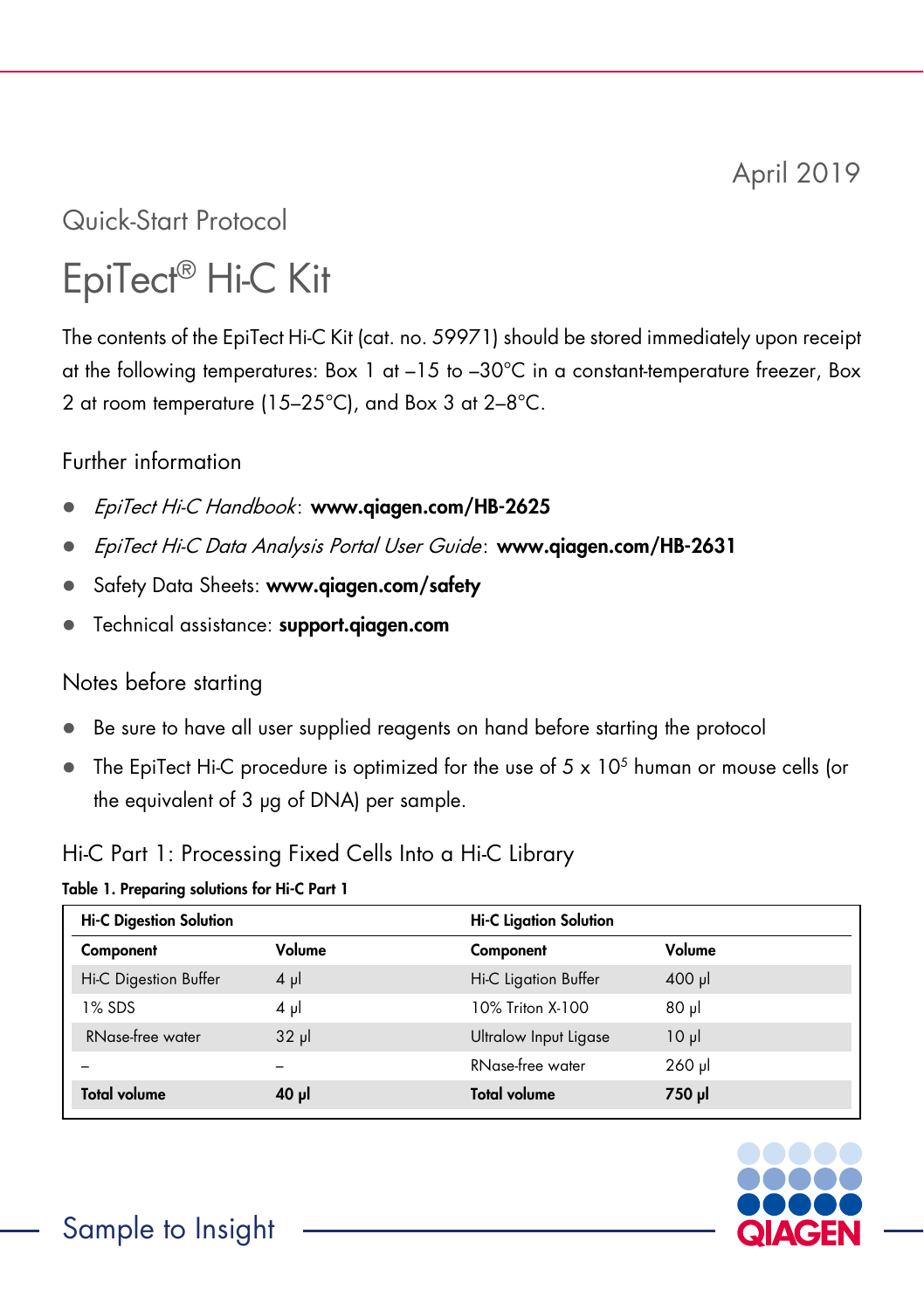- 1. Resuspend crosslinked cells in 50 µl of ice cold PBS.
- 2. Add 150 µl cold RNase-free water and 50 µl cold Buffer C1.
- 3. Gently mix by inverting, and then incubate on ice for 10 min.
- 4. Centrifuge tube for 5 min at 2500 x  $g$  at 4°C. Remove supernatant.
- 5. Resuspend nuclear pellet in 500 µl cold RNase-free water.
- 6. Centrifuge tube for 5 min at 2500 x  $q$  at 4°C. Remove supernatant.
- 7. Resuspend nuclear pellet in 40 µl Hi-C Digestion solution.
- 8. Incubate tube at 65°C for 10 min, and then place on ice.
- 9. Add 4.4 µl 10% Triton X-100 and 4 µl Hi-C Digestion Enzyme. Mix by pipetting.
- 10. Incubate tube at 37°C with gentle shaking (600 rpm) for 2 h.
- 11. Incubate tube at 65°C for 20 min, and then place on ice.
- 12. Add 6 µl of Hi-C End Labeling Mix, and mix by gentle pipetting.
- 13. Add 1 µl of Hi-C End Labeling Enzyme, and mix by gentle pipetting.
- 14. Incubate at 37°C for 30 min, and then place on ice.
- 15. Add 750 µl of Hi-C Ligation Solution, and gently mix by inverting.
- 16. Incubate tube at 16°C for 2 h, and then place on ice.
- 17. Add 20 µl of Proteinase K to tube and gently mix by inverting.
- 18. Incubate tube at 56°C for 30 min, followed by 80°C for 90 min.
- 19. Cool tube to room temperature (RT).
- 20. Add 80 µl of 3 M sodium acetate, pH 5.2, to tube. Vortex briefly.
- 21. Add 560 µl of 100% isopropanol to tube. Vortex briefly.
- 22. Apply half of mixture to a MinElute® column. Centrifuge for 1 min at  $17,900 \times a$ . Discard flow-through. Repeat with remaining half.
- 23. Add 0.75 ml Buffer PE to column, centrifuge for 1 min at  $17,900 \times g$ , discard flow-through, and return column to the same tube.
- 24. Centrifuge the column for an additional 1 min at 17,900  $\times$  g.
- 25. Place column into a new 1.5 ml microcentrifuge tube.
- 26. Add 35 µl of Buffer EB warmed to 65°C to the membrane. Incubate for 1 min (RT).
- 27. Centrifuge column for 1 min at  $17,900 \times g$  to elute DNA.
- 28. Store purified DNA at −20°C or proceed with Hi-C Part 2.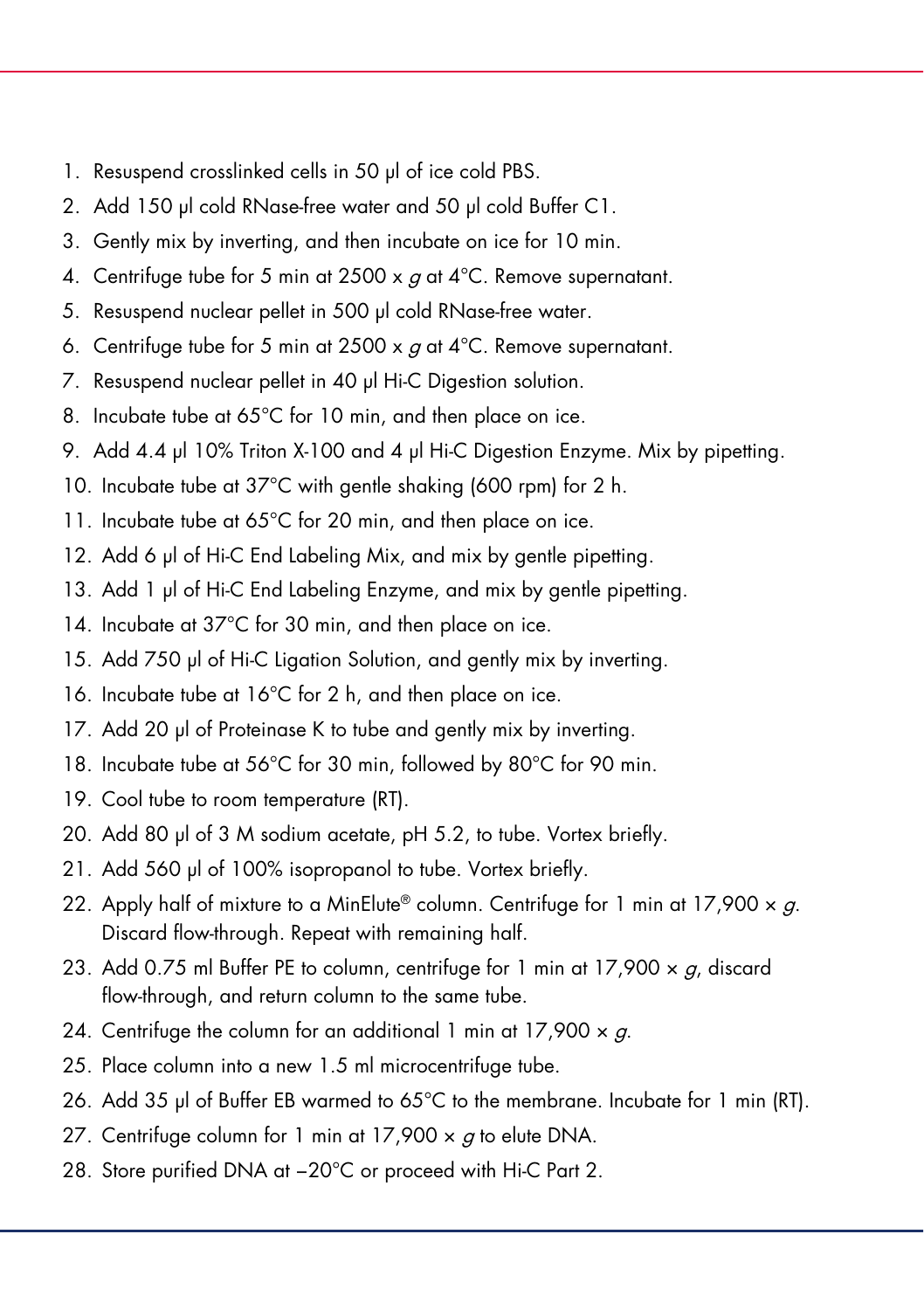## Hi-C Part 2: Processing a Hi-C Library Into an NGS Sequencing Library

| ER/A-tailing solution      |            | Adapter ligation buffer dilution |          | Hi-C sequencing library<br>amplification mix |             |
|----------------------------|------------|----------------------------------|----------|----------------------------------------------|-------------|
| Component                  | Volume     | Component                        | Volume   | Component                                    | Volume      |
| ER/A-Tailing Buffer        | $5 \mu$    | <b>Adapter Ligation Buffer</b>   | $15 \mu$ | <b>HiFi PCR Master</b><br>Mix, $2x$          | $200$ $\mu$ |
| ER/A-Tailing<br>Enzyme Mix | $10 \mu$   | RNase-free water                 | 135 թվ   | Primer Mix Illumina<br>Library Amp           | $12 \mu$    |
| RNase-free water           | $35$ $\mu$ |                                  | -        | RNase-free water                             | $188$ pl    |
| <b>Total volume</b>        | ار 50      | Total volume                     | ار 150   | Total volume                                 | 100 µl      |

- 1. Fragment DNA from Hi-C Part 1 to a median size of 400–600 bp.
- 2. Add 4 volumes Buffer SB1 to 1 volume of DNA. Vortex briefly.
- 3. Apply mixture to a MinElute column. Centrifuge for 1 min at  $17,900 \times g$ .
- 4. Discard flow-through and return column to the same collection tube.
- 5. Add 700 µl 80% ethanol to column. Centrifuge for 1 min at  $17,900 \times a$ .
- 6. Discard flow-through and return column to the same collection tube.
- 7. Repeat steps 5–6. Centrifuge column again for 1 min at  $17,900 \times g$ .
- 8. Place column in new microcentrifuge tube. Add 50 µl Buffer EB warmed to 65°C to the membrane and incubate for 1 min (RT).
- 9. Centrifuge column for 1 min at  $17,900 \times g$  to elute DNA.
- 10. Transfer 25 µl streptavidin beads into a new microcentrifuge tube.
- 11. Wash beads once in 100 µl Bead Wash Buffer.
- 12. Resuspend beads in 50 µl Bead Resuspension Buffer. Add the 50 µl of purified DNA and incubate for 15 min (RT) with shaking (1000 rpm).
- 13. Wash beads once in 100 µl Bead Wash Buffer 2.
- 14. Resuspend beads in 50 µl of prepared ER/A-tailing solution. Incubate for 15 min at 20°C, followed by 15 min at 65°C.
- 15. Wash beads once in 100 µl Bead Wash Buffer 2.
- 16. Wash beads once in 95 µl diluted adapter ligation buffer.